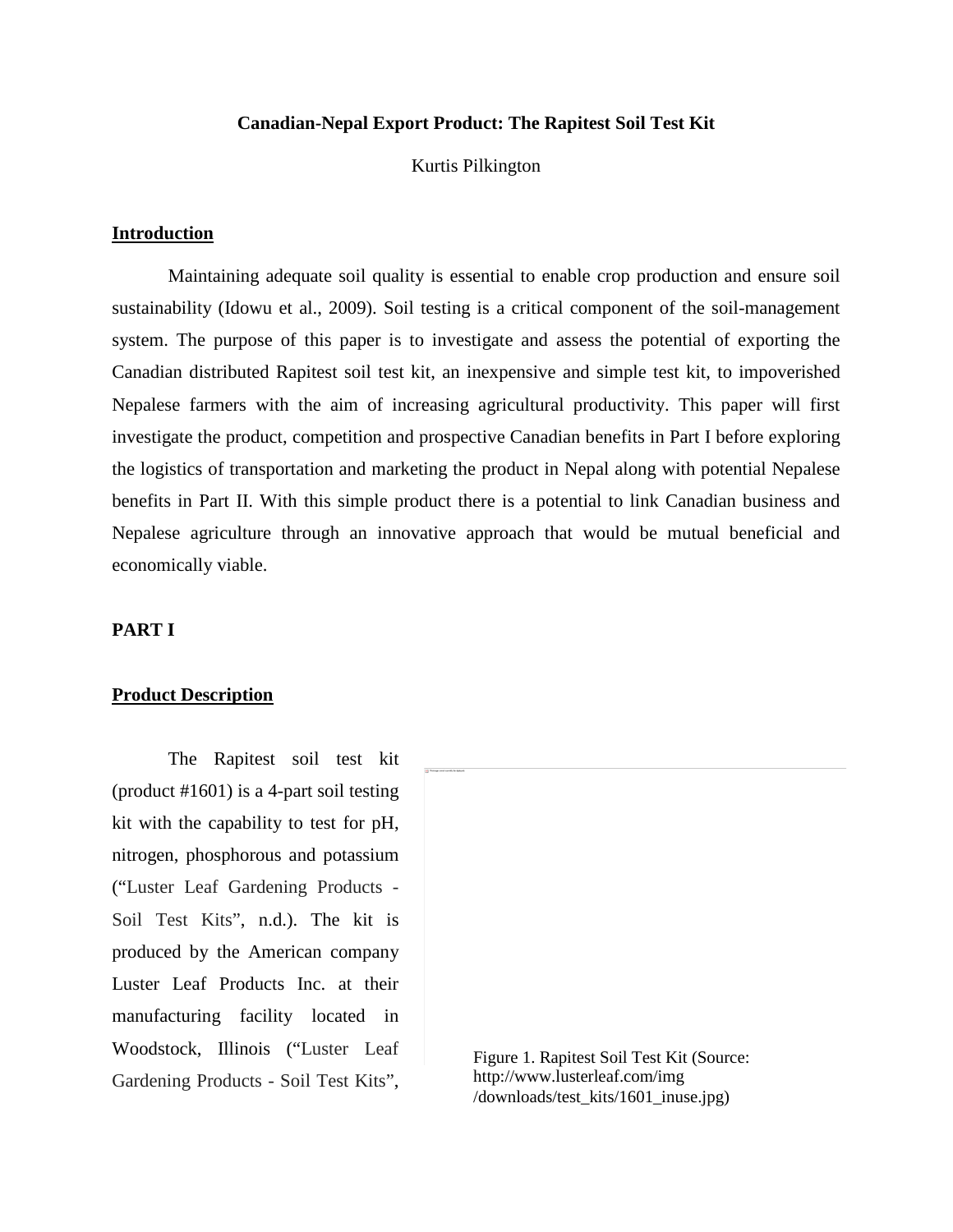n.d.). However, in Canada Lee Valley Tools is a major distributer of the product ("Soil Test Kit", n.d.). Each kit retails in Canada for \$21.90 CAD or 1,792 Nepali rupee ("Soil Test Kit", n.d.).

Soil testing is an essential part of crop production; by regularly preforming soil tests, farmers are able to ensure levels of micronutrients and other soil factors are at appropriate levels for the specific crops they are producing (Idowu et al., 2009). With the data produced by soil tests, farmers can make an educated decision on what fertilizers to use to improve crop yield or how to reduce over-fertilization (Idowu et al., 2009). Each of the four soil constituents the kit tests for are critical factors in maintaining crop yields (Someus, 2009). Nitrogen, phosphorous and potassium are the top three limiting factors in plant growth and are responsible for many crucial plant functions (Someus, 2009). Soil pH affects the solubility of nutrients in the soil and therefore, the ability for plants to intake those nutrients (Motschenbacher, Brye, Anders and Gbur, 2014).

More complex 'do it yourself' soil test kits often use liquid reagents, extractions and titrations to obtain test results (Reed, 1956). However, the Rapitest kit uses patented, colourcoded powdered capsules that dissolve in a mixture of soil and water (Luster Leaf Gardening Products - Soil Test Kits, n.d.). "Luster Leaf Gardening Products - Soil Test Kits" (n.d.) describes the kit as being "designed for simplicity of use and accurate results". Each kit contains 40 tablets (10 for each test subject), 4 test specific mixing chambers complete with colour comparison charts, a dropper for adding water, and instructions. For nitrogen, phosphorous and potassium tests one-part soil is mixed with five-parts of water and allowed to settle before testing the water in the mixing chamber. For the pH test, soil is added to the test chamber up to a fill line, then the capsule and water are added and mixed. Full instructions, albeit in English, are enclosed which explain how each test is preformed and information on how to alter soil chemistry to obtain optimal results ("Luster Leaf Gardening Products" - Soil Test Kits n.d.).

# **Potential Product Modifications**

Some modifications could be made to make to Rapitest soil test kit more suitable for Nepalese agricultural practices and therefore more appealing to its target market. Nepal's primary language is Nepali, which is spoken as a mother tongue by 44.6% of the population (National Population and Housing Census 2011, 2012). This renders the English instructions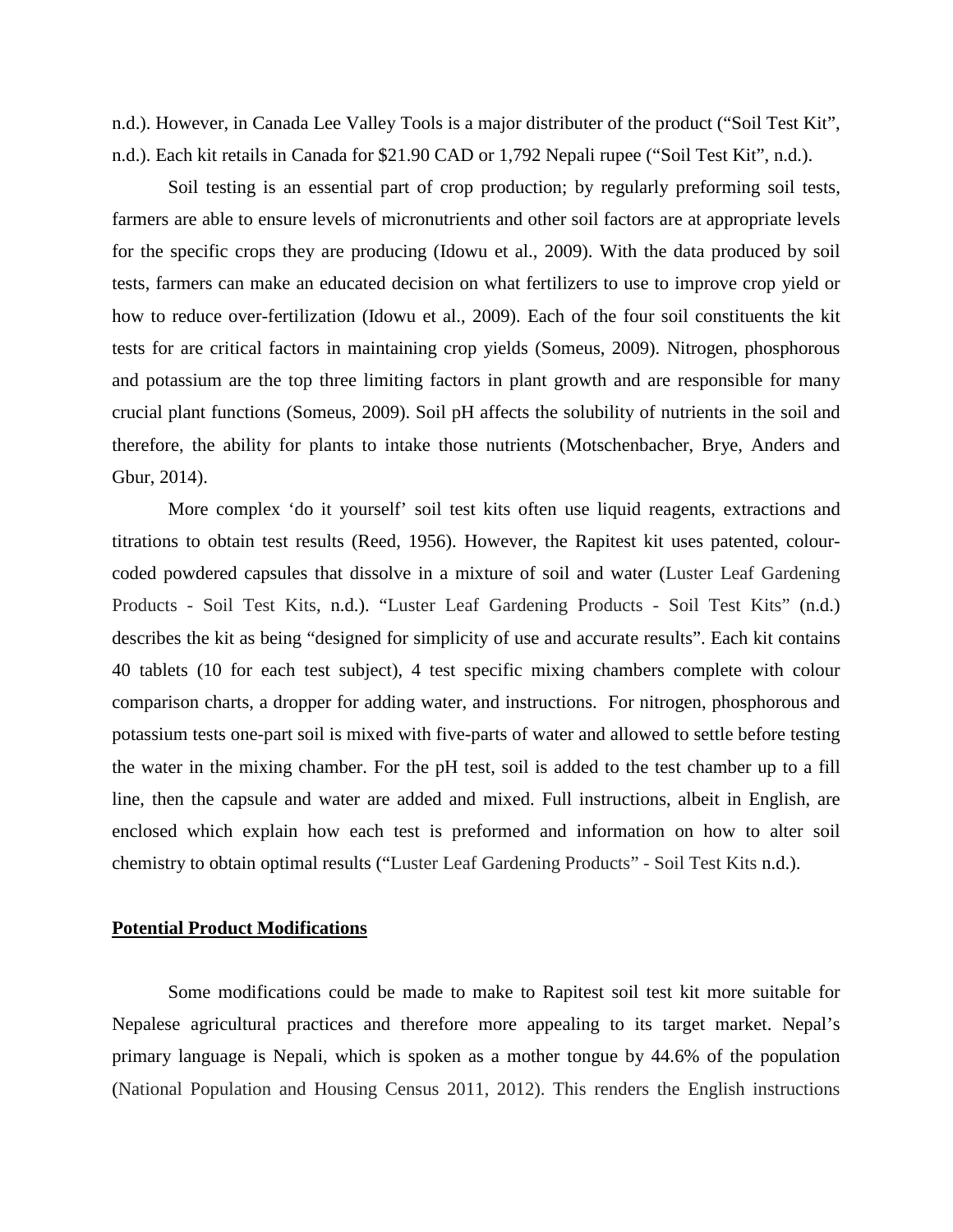included in the kit impractical. A solution would be to have instructions translated into Nepali. This can be accomplished by the Canadian translation company All Languages Ltd., based in Toronto ("All Languages Ltd.", n.d.). In an email All Languages Ltd. provided a quote for the translation of the product instructions which came to \$390 CAD including tax (S. Lessard, personal communication, November 28, 2016). When discussing written instructions, consideration must be given to the literacy rate of the people of Nepal. Literacy rate is currently 57.4% of the adult population but is increasing as 2011 statistics indicate that 82.4% of individuals between 15 and 24 are literate (UNESCO, n.d.). This means that the majority of upcoming farmers would be literate. To accommodate illiterate farmers or those with limited literacy, basic pictogram instructions could be included given the simplicity of the product.

Included in the original product instructions were suggestions given on how to interpret and implement the test results based on what is being cultivated as different crops require different nutrient levels ("Luster Leaf Gardening Products - Soil Test Kits", n.d.). This could be replicated in the Nepali instructions with a focus on the major crops grown in Nepal such as rice, corn, wheat, lentils and potatoes (Chapagain, 2016).

## **Canadian Company Description**

Lee Valley Tools is a Canadian company based in Ottawa that specializes in home and garden tool manufacture and retail ("Lee Valley Tools", 2015). Lee Valley has around around 500 employees and total

Figure 2. (Source: http://www.leevalley.com/en/home.aspx)

sales in 2015 were over \$50,000,000. Lee Valley has experience in international exports and is looking to expand the export side of their business, total export sales were in a bracket of \$500,000-\$999,000 in 2015. They have previously exported products to the EU, Australia, South Africa and Singapore among other locations ("Lee Valley Tools", 2015) In a phone conversation, a representative of Wally Wilson (Manager of Export Sales and Marketing) stated that Lee Valley would consider exporting their products to Nepal if a demand was established (personal communication, November 25, 2016).

Because the Rapitest soil test kit is not manufactured by Lee Valley, only distributed, there are some limitations as to their exportation and sale of the product. According to a sales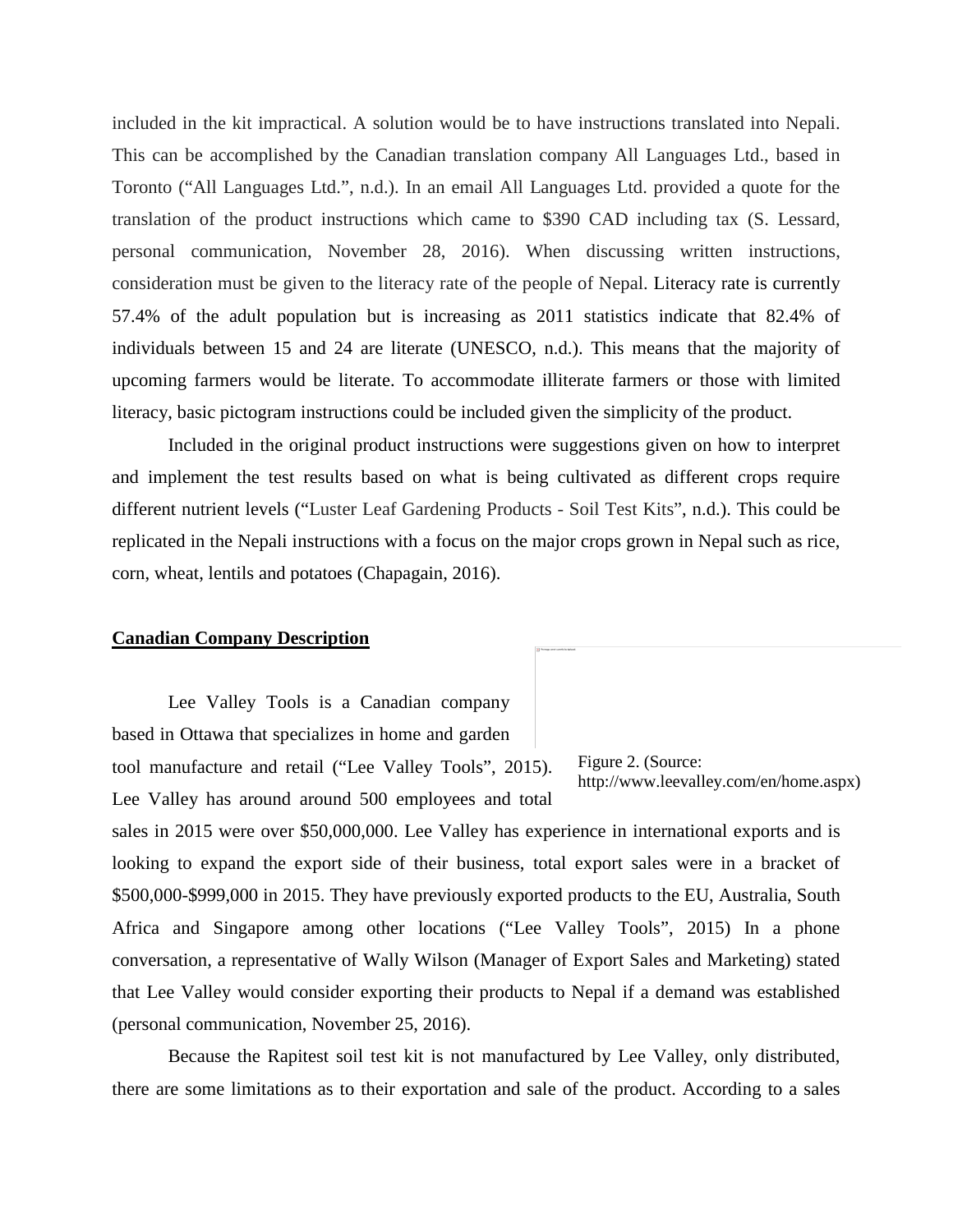representative of Lee Valley Tools they are able to ship the kit to Nepal for sale as long as it meets Nepalese import requirements (personal communication, November 28, 2016). However, as a representative of Luster Leaf stated they are unable to sell the product to another company for retail distribution (personal communication, November 28, 2016). What this means is that if Lee Valley is to export the product they must sell the soil test kit directly to individuals in Nepal or, more plausibly, to the Government of Nepal. This second option will be discussed in further detail in the second part of this paper.

# **Product Competition**

There are many personal soil test kits on the market, varying in testing methods, test subjects and accuracy. However, no kits are manufactured in Canada as far as can be determined. Generally, tests that use liquid reagents and extractions are more accurate than tests that use powdered capsules (Crossen, 2004). However, capsule tests have the advantage of being inexpensive and simple to perform. In every case, laboratory testing is always the most accurate option but can be expensive (Reed, 1956).

| <b>Test Kit</b>                           | <b>Manufacturer</b>        | <b>Test Type</b> | <b>Testable Soil</b> | Price per Unit       |
|-------------------------------------------|----------------------------|------------------|----------------------|----------------------|
|                                           |                            |                  | <b>Components</b>    | (CAD)                |
| Rapitest Soil Test                        | Luster Leaf (USA)          | Powdered         | pH, N, P, K          | \$21.90              |
| Kit #1601                                 |                            | Capsule          |                      |                      |
| No Wait Soil Test                         | Hanna Instruments          | Powdered         | pH, N, P, K          | \$24.15              |
| Kit                                       | (USA)                      | Capsule          |                      |                      |
| Rapitech Soil Test                        | Rapitech                   | Liquid           | pH, N, P, K          | \$7.60               |
| Kit #STK007                               | <b>Instruments</b><br>Ltd. | Reagent          |                      | (min order of        |
|                                           | (Taiwan)                   |                  |                      | $1000 \text{ units}$ |
| Kit<br>Garden<br>$\overline{\phantom{m}}$ | <b>LaMotte Company</b>     | Liquid           | pH, N, P, K          | \$39.60              |
| Model EL                                  | (USA)                      | Reagent          |                      |                      |

# **Soil Test Kit Comparison**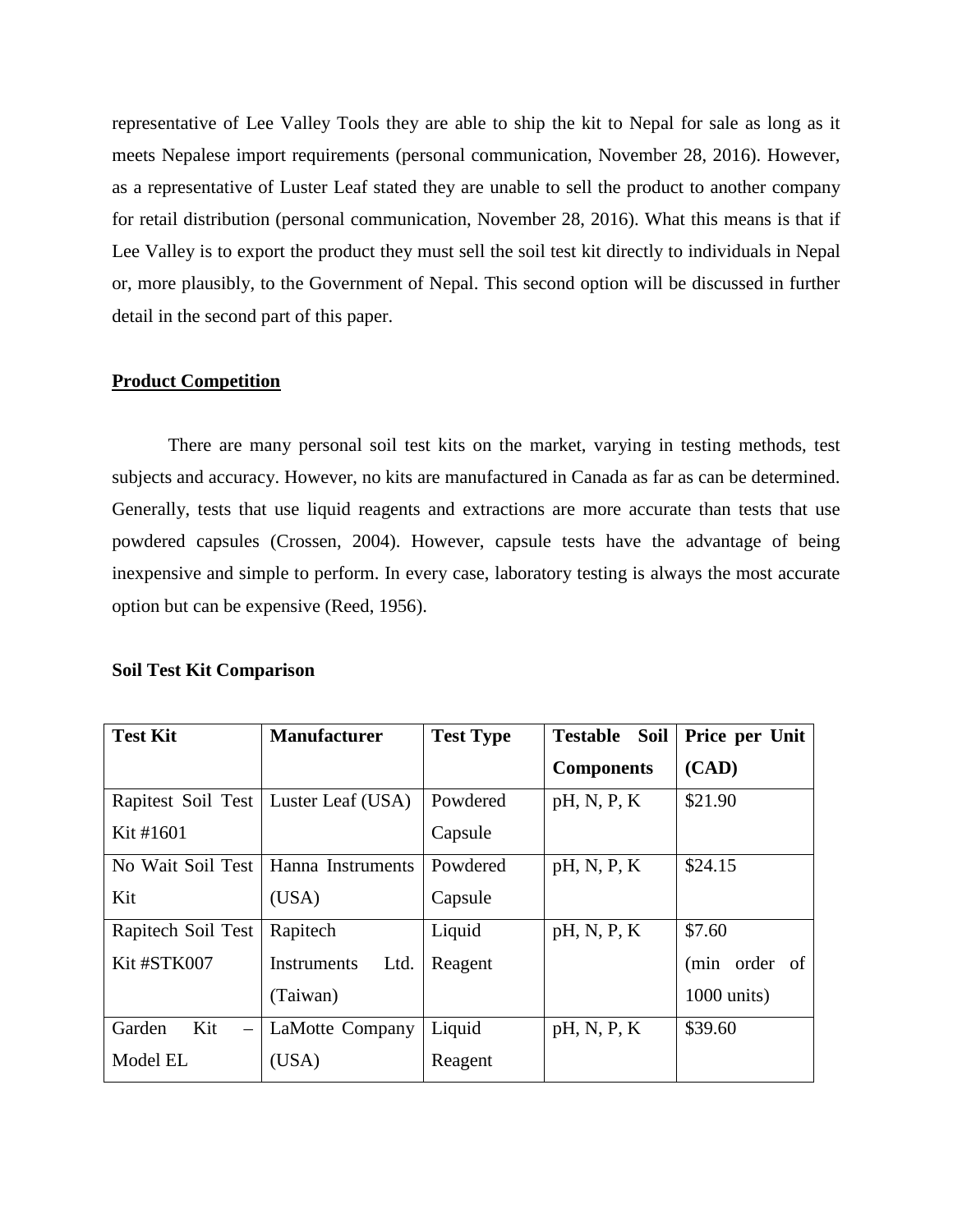Table 1: Note. data for Rapitest Soil Test Kit #1601 from ("Soil Test Kit", n.d.), data for No Wait Soil Test Kit from ("NPK Soil Chemical Test Kit", n.d.), data for Rapitech Soil Test Kit #STK007 from ("Rapitech Professional Gardening Soil pH, Phosphorous, Nitrogen And Potash Testing Kit Soil

Test", n.d.), data for Garden Kit-Model EL from ("Model EL - Garden Kit", n.d.)

Of the tests above, both powdered capsule tests were practically tested and compared to baseline lab results in an article published in the *Wall Street Journal* (Crossen, 2004). According to Crossen (2004) Rapitest kit results were described as "plausible but unconvincing" (p. 1) while the No Wait kit results were "inconclusive" (p. 1) when compared to lab results. No product reviews could be found for the Rapitech test kit or LaMotte's Garden Kit. In the U.S.A. the Rapitest soil test kit retails for as low as \$18.60 CAD from Walmart ("Luster Leaf Rapitest Soil Test Kit", n.d.). When compared to other soil tests the Rapitest kit holds up well in terms of price and reviews. The Rapitech kit from Taiwan could be considered a competitor based on price, however it utilizes liquid reagents that complicate the test procedure. One of the key features of the Rapitest soil test kit is its simplicity of use which is important if it is to be used by small-scale farmers in Nepal.

# **Canadian Benefits**

All Canadian benefits stemming from the export of this product to Nepal would be the result of increased business for Canadian companies. Lee Valley Tools would stand to profit the most as the exporter of the product. Increased sales would result in revenue for the company and the potential for job creation. As Lee Valley is looking to growing the exporting side of their business ("Lee Valley Tools", 2015) this could be a unique opportunity to break into a foreign market. Once established in Nepal there is the potential for Lee Valley to begin exporting other products they produce to Nepal, further increasing sales. The experience gained from exporting to Nepal could also be useful to Lee Valley if they plan to introduce their products to other South-East Asian countries.

Other Canadian companies could also benefit by means of product preparation and the export process. A Canadian company such as All Languages Ltd. could receive business if they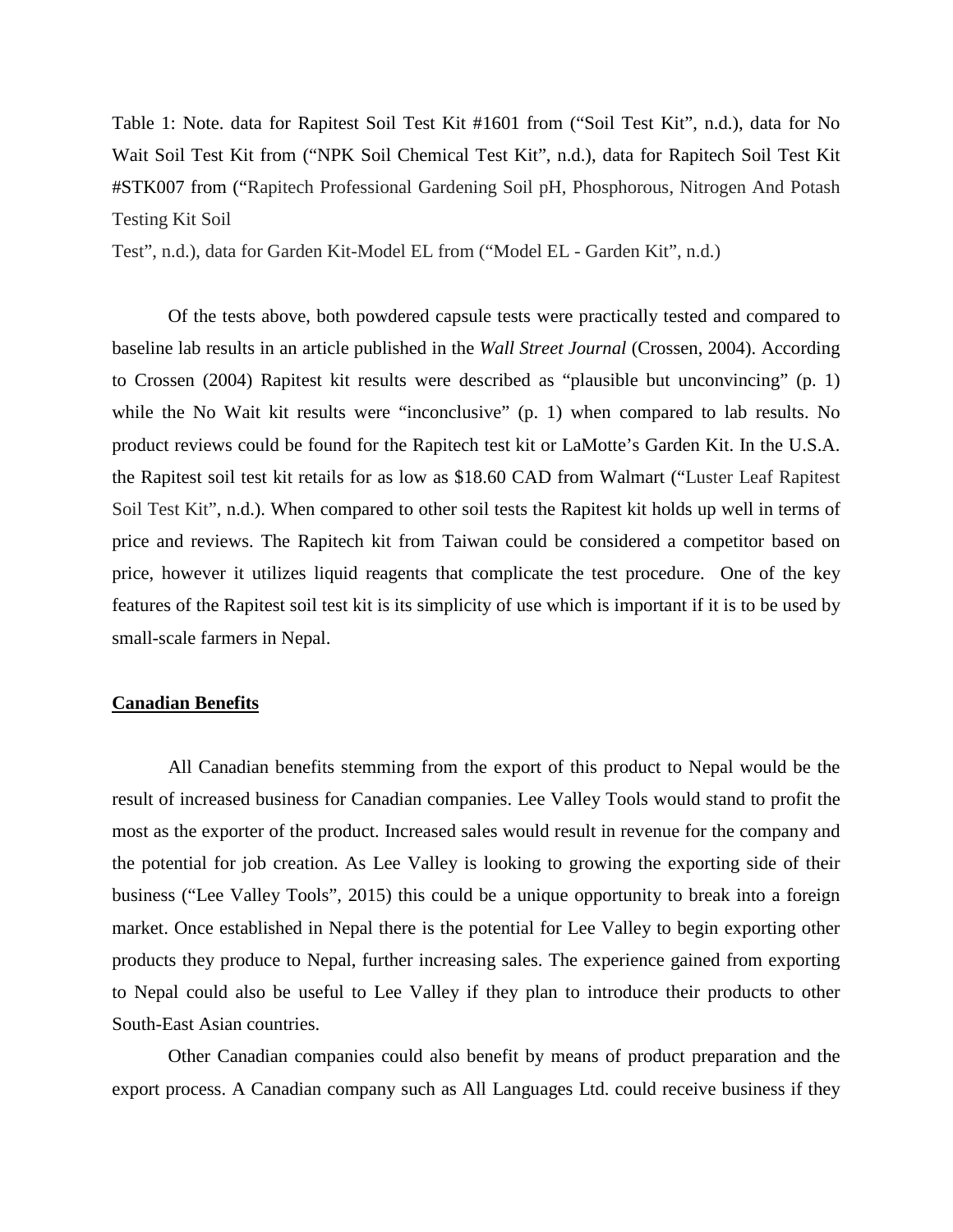were used to translate product instructions ("All Languages Ltd.", n.d.) and Canadian shipping company such as A1 Freight Forwarding could be used to transport the product to Nepal ("Freight Shipping & Cargo Shipping by Country", n.d.). Finally, tax revenue gained from the exportation of the product would benefit Canada as a whole.

Part I References

Chapagain, T. (2016, September 16). *Agriculture and Agri-food Systems in Nepal*. Lecture presented in AGR\*1110 at University of Guelph, Guelph, ON.

Crossen, C. (2004, June 29). Cranky Consumer: Getting the Dirt on Your Yard's Soil. *Wall Street Journal.* Retrieved November 24, 2016, from [http://search.proquest.com.subzero.](http://search.proquest.com.subzero/) lib.uoguelph.ca/docview/398954480?rfr\_id=info:xri/sid:primo

- Freight Shipping & Cargo Shipping by Country. (n.d.). Retrieved November 10, 2016, from <http://www.a1freightforwarding.com/>
- Idowu, O., Es, H. V., Abawi, G., Wolfe, D., Schindelbeck, R., Moebius-Clune, B., & Gugino, B. (2009). *Use of an integrative soil health test for evaluation of soil management impacts. Renewable Agriculture and Food Systems Renew. Agric. Food Syst.*, 24(03), 214-224. doi:10.1017/s1742170509990068

*Lee Valley Tools*. (2015, November 25). Retrieved October 16, 2016, from [http://www.ic.gc.ca](http://www.ic.gc.ca/)

- Luster Leaf Gardening Products Soil Test Kits. (n.d.). Retrieved November 15, 2016, from [http://www.lusterleaf.com/nav/soil\\_test.html](http://www.lusterleaf.com/nav/soil_test.html)
- Luster Leaf Rapitest Soil Test Kit, 40 Tests. (n.d.). Retrieved November 28, 2016, from https://www.walmart.com/ip/Luster-Leaf-Rapitest-Soil-Test-Kit-40-Tests/21903415

Model EL - Garden Kit. (n.d.). Retrieved November 26, 2016, from [http://www.lamotte.com](http://www.lamotte.com/)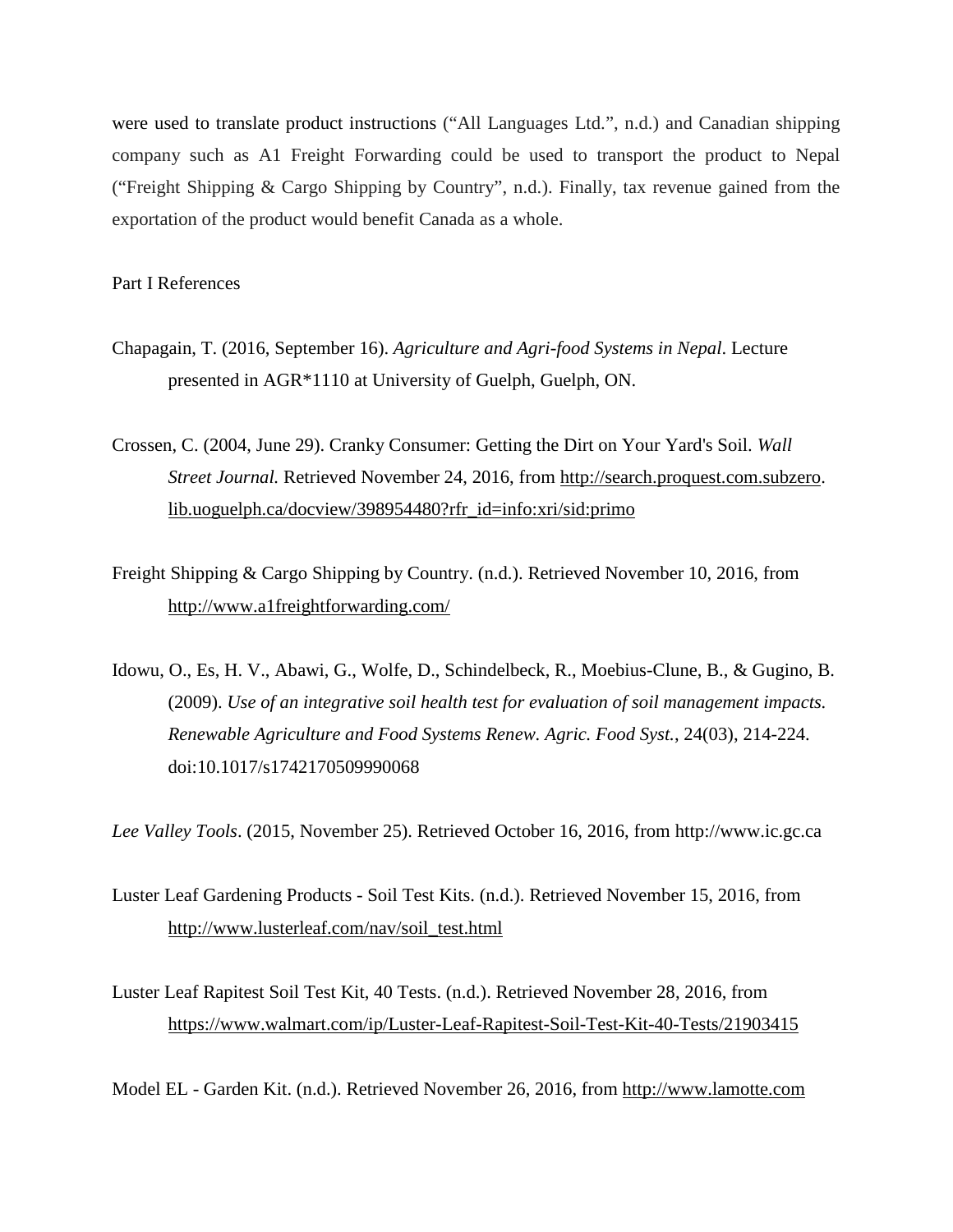/en/soil/multiparameter-outfits/5679-01.html

Motschenbacher, J. M., Brye, K. R., Anders, M. M., & Gbur, E. E. (2014). *Long-term rice rotation, tillage, and fertility effects on near-surface chemical properties in a silt-loam soil. Nutrient Cycling in Agroecosystems,* 100(1), 77-94. doi:10.1007/s10705-014-9628-7

National Literacy Campaign. (n.d.). Retrieved October 17, 2016, from [http://www.unesco.org](http://www.unesco.org/)

- Nepal, Central Bureau of Statistics. (2012, November). *National Population and Housing Census 2011.* Retrieved November 26, 2016.
- NPK Soil Test Kit. (n.d.). Retrieved November 28, 2016, from [http://hannainst.com/hi3895](http://hannainst.com/hi3895-) quick-soil-test-kit.html
- Rapitech Professional Gardening Soil pH, Phosphorous, Nitrogen And Potash Testing Kit Soil Test. (n.d.). Retrieved November 18, 2016, from [https://www.alibaba.com/product](https://www.alibaba.com/product-)detail/Rapitech-Professional-Gardening-Soil-pH-Phosphorous\_60010909475.html
- Reed, J. F. (1956). Soil Testing. *Journal of Agricultural and Food Chemistry*, 4(2), 117-123. doi:10.1021/jf60060a608
- Soil Test Kit. (n.d.). Retrieved October 16, 2016, from <http://www.leevalley.com/en/garden/page.aspx?p=65366&cat=2,42578,65366>

Someus, E. (2009). *Food crop mineral deficiency and disturbance stress mitigation in temperate climatic regions by economical and environmental valorization of agricultural byproducts.* Retrieved November 27, 2016, from [http://web.a.ebscohost.com/ehost/detail/detail?sid=6a337796-00ac-4af1-a5f1-](http://web.a.ebscohost.com/ehost/detail/detail?sid=6a337796-00ac-4af1-a5f1-4cc8e2c1843d@sessionmgr4008&vid=0&hid=4209&bdata=JnNpdGU9ZWhvc3QtbGl2ZSZzY29wZT1zaXRl#AN=351225&db=nlebk) [4cc8e2c1843d@sessionmgr4008&vid=0&hid=4209&bdata=JnNpdGU9ZWhvc3QtbGl2](http://web.a.ebscohost.com/ehost/detail/detail?sid=6a337796-00ac-4af1-a5f1-4cc8e2c1843d@sessionmgr4008&vid=0&hid=4209&bdata=JnNpdGU9ZWhvc3QtbGl2ZSZzY29wZT1zaXRl#AN=351225&db=nlebk) [ZSZzY29wZT1zaXRl#AN=351225&db=nlebk](http://web.a.ebscohost.com/ehost/detail/detail?sid=6a337796-00ac-4af1-a5f1-4cc8e2c1843d@sessionmgr4008&vid=0&hid=4209&bdata=JnNpdGU9ZWhvc3QtbGl2ZSZzY29wZT1zaXRl#AN=351225&db=nlebk)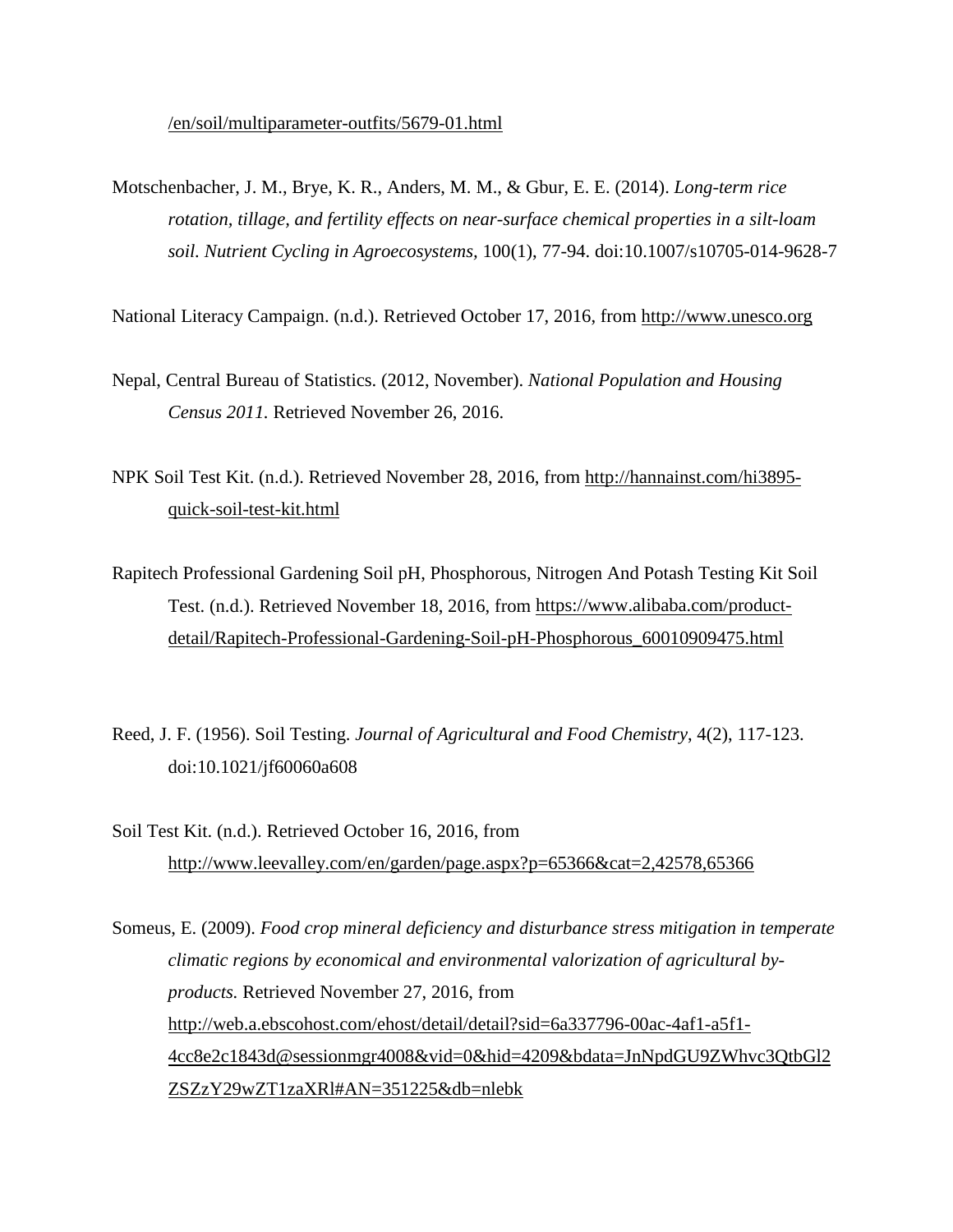Translation and Interpreting. (n.d.). Retrieved November 26, 2016, from https://www.alllanguages.com/en

# **PART II**

# **Introduction to Nepal**

Nepal is a South-Eastern Asian country located between India and China ("The World Factbook: Nepal", 2016). Nepal is home to 29 million people, the majority Hindu, and the official language is Nepali. Only 44.6% of the population list Nepali as their mother tongue, however, it is the primary language used in business and government ("The World Factbook: Nepal", 2016). Despite historical political turbulence, in 2006 Nepal made the transition from a monarchy to a federal democratic republic and is experiencing a new era of political stability (International Monetary Fund, 2006).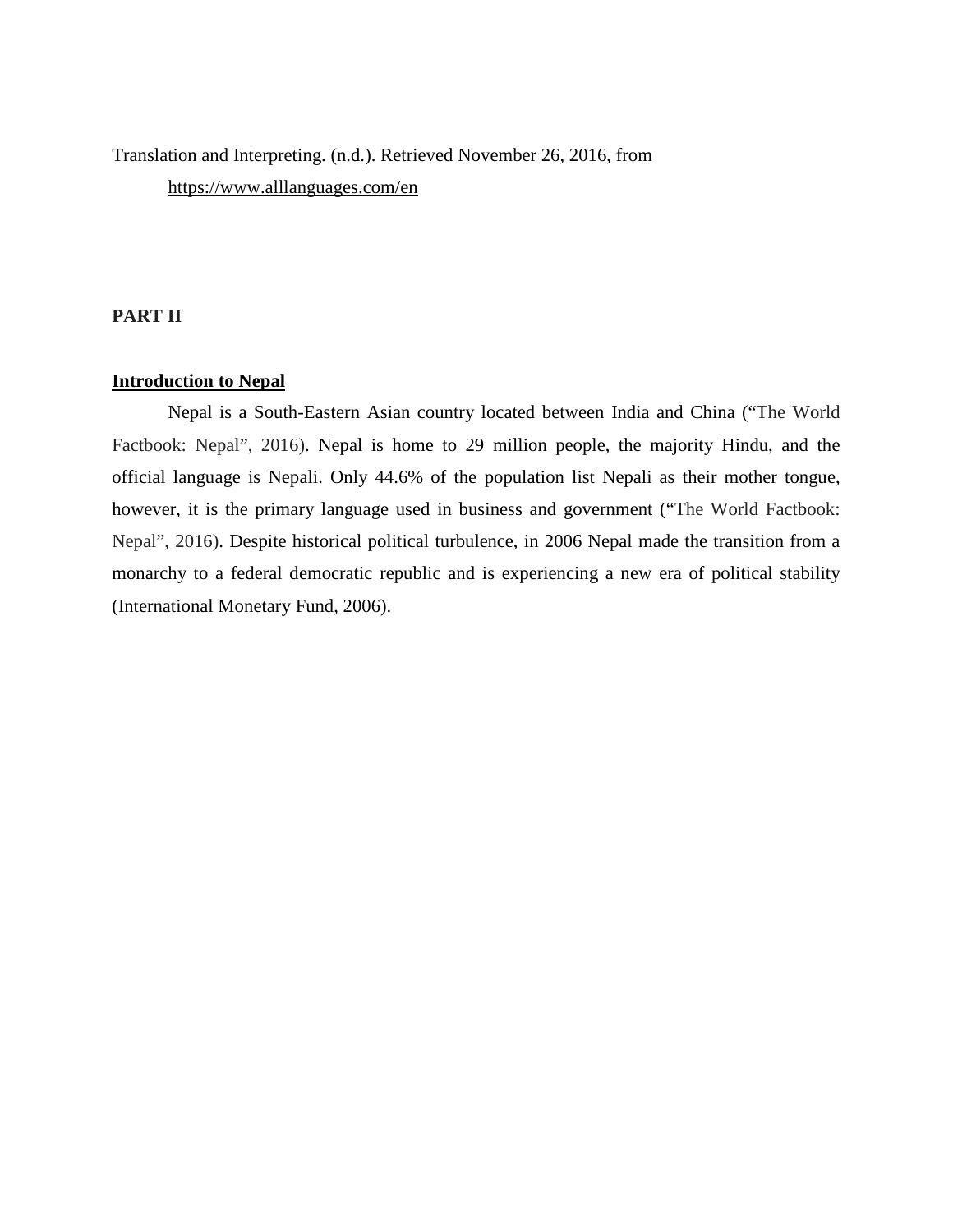Figure 3. Map of Nepal (Source: http://huebler.blogspot.ca/2015\_05\_01\_archive.html)

Geographically, Nepal is divided in three regions: Terai, Mid-hills and Mountain (Chapagain, 2016). The Terai consists of subtropical flatlands, most of Nepal's agricultural production is located in this region along with terraced production in the Mid-hill region (Chapagain, 2016). Agriculture is an employs 69% of the population and is responsible for producing 33.1% of the country's GDP (Karki 2015). Despite the emphasis of food production, Nepal experiences chronic food insecurity, 7.8% of the population (2.2 million people) are considered to be malnourished ("Food Security Indicators", 2016). The average farm land holding in Nepal is only 0.7 Ha and 25% of all farmers in Nepal live below the poverty line (Chapagain, 2016). Nepal is one of the world's poorest countries with a GDP per capita of 274,964 Nepalese rupee ("The World Factbook: Nepal", 2016). This is equivalent to \$3,365 CAD per year or \$280 a month.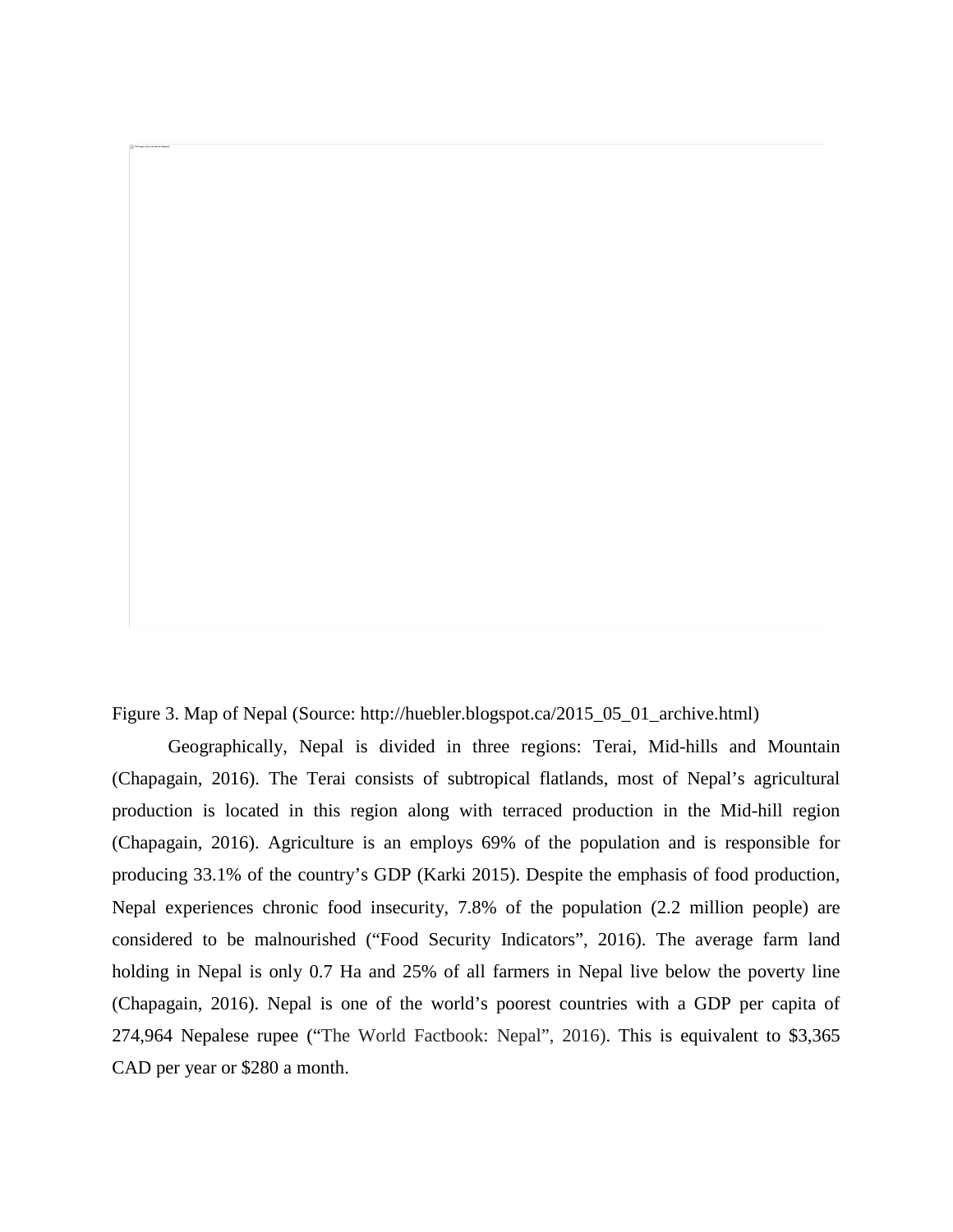# **Target Market**

As previously discussed, the advantages of this kit are that it is relatively inexpensive and simple to use even if it is not the most accurate method of soil testing. In Nepal this kit would be targeting small scale and subsistence farmers in the remote regions of Nepal where proper laboratory testing is unavailable. This kit should be regarded as a tool to assist in soil diagnoses rather than an irrefutable test. Of the 3.36 million farms in Nepal ("Statistical Information on Nepalese Agriculture", 2012) 60% or 2 million are considered small holder farms (Karki, 2015). The Rapitest kit would be targeting these farmers, specifically those in particularly remote regions where it is not possible to perform mainstream laboratory tests. Many of these targeted farmers do not practice regular soil testing or have ever tested their soil before. This would need to be taken into consideration when developing a marketing strategy.

# **Exporting Process**

As Lee Valley Tools would handle the exporting process, it is up to them to decide which company to use to ship the product. In a phone conversation with a representative of Wally Wilson (Manager of Export Sales and Marketing) it was stated that Lee Valley could not release the names of the companies they use to commercially ship their products (personal communication, November 25, 2016). However, in another conversation with a sales representative of the company they explained that in the case of a single direct sale to an individual in Nepal they would use UPS to ship the product (personal communication, November 28, 2016). Because of the products small size and light weight (approx. 9.5in x 6in x 1.25in and 0.33lbs including packaging) it would likely be easier to ship by air directly to Kathmandu rather than ship by sea. A cost comparison chart is displayed to explore several possible choices of shipping companies available to Lee Valley if they were to ship to Nepal.

| <b>Shipping Company</b>                 | <b>Estimated Shipping Time</b> | <b>Total Price (CAD)</b> |
|-----------------------------------------|--------------------------------|--------------------------|
| Freight<br>Forwarding $\vert$ N/A<br>A1 |                                | \$978.43                 |
| (Canadian Company)                      |                                |                          |
| <b>UPS</b> (American Company)           | 9 days                         | \$1,274.21               |

# **Comparison of Shipping Companies: Toronto to Kathmandu**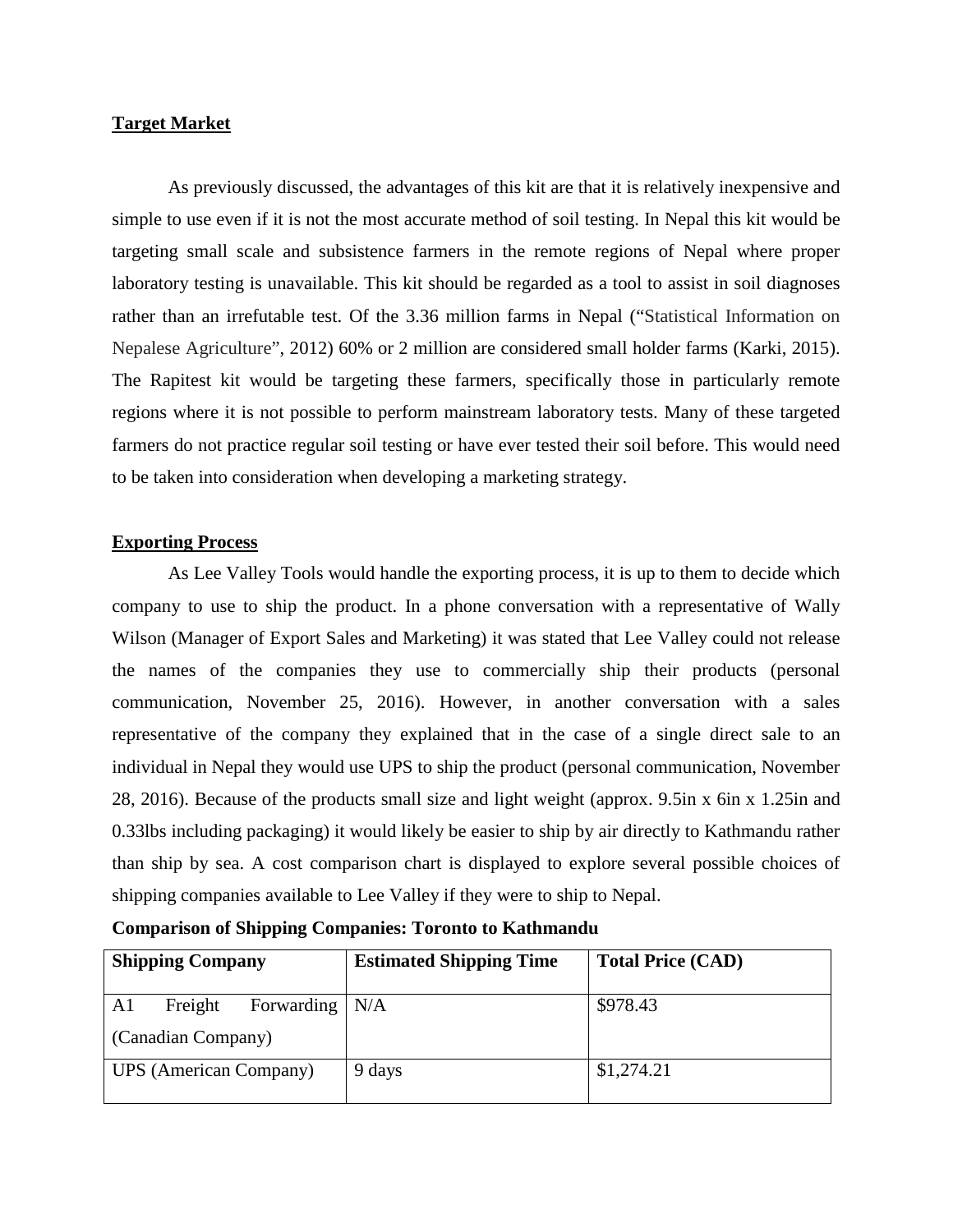| FedEx (American Company) 9 days | \$7,190.75 |
|---------------------------------|------------|

Table 2: For each quote each company shipped 10 20in x 20in x 20in boxes weighing 35lbs (capacity of 100 test kits/box) from Toronto to Kathmandu. Toronto was selected as the point of departure because A1 Freight Forwarding was unable to provide a quote for shipping from Ottawa (Lee Valley head office location). In each case the most cost effective method of air transport was selected.

Note. data for Al Freight Forwarding from ("Freight Shipping & Cargo Shipping by Country", n.d.), data for UPS from ("UPS Calculate Time and Cost", n.d.), data from FedEx from ("Get Rates and Transit Times", n.d.)

Of the companies listed above A1 Freight Forwarding should be considered as the best option simply on a price standpoint and will be used in later cost analyses as the example shipping company. It should be noted that Lee Valley may use international commercial shipping companies that will not provide public quotes and may be less expensive than the examples provided. The product itself would be shipped from Luster Leaf's manufacturing facility in Woodstock, Illinois to Lee Valley's Distribution Center in Ottawa, Canada ("Soil Test Kit", n.d.). The test kits would then need to be transported to Toronto for A1 Freight Forwarding to

ship, this can be done by Lee Valley themselves as they have retail stores in Toronto that they supply from their distribution warehouse ("Soil Test Kit", n.d.). A1 Freight Forwarding would then fly the product from Toronto, Canada to Kathmandu, Nepal where it could then be distributed throughout Nepal.

#### **Distribution**

As aforementioned, it would be a violation of contract with Luster Leaf for Lee Valley to sell the Rapitest soil test kit to a retailer in Nepal for distribution (personal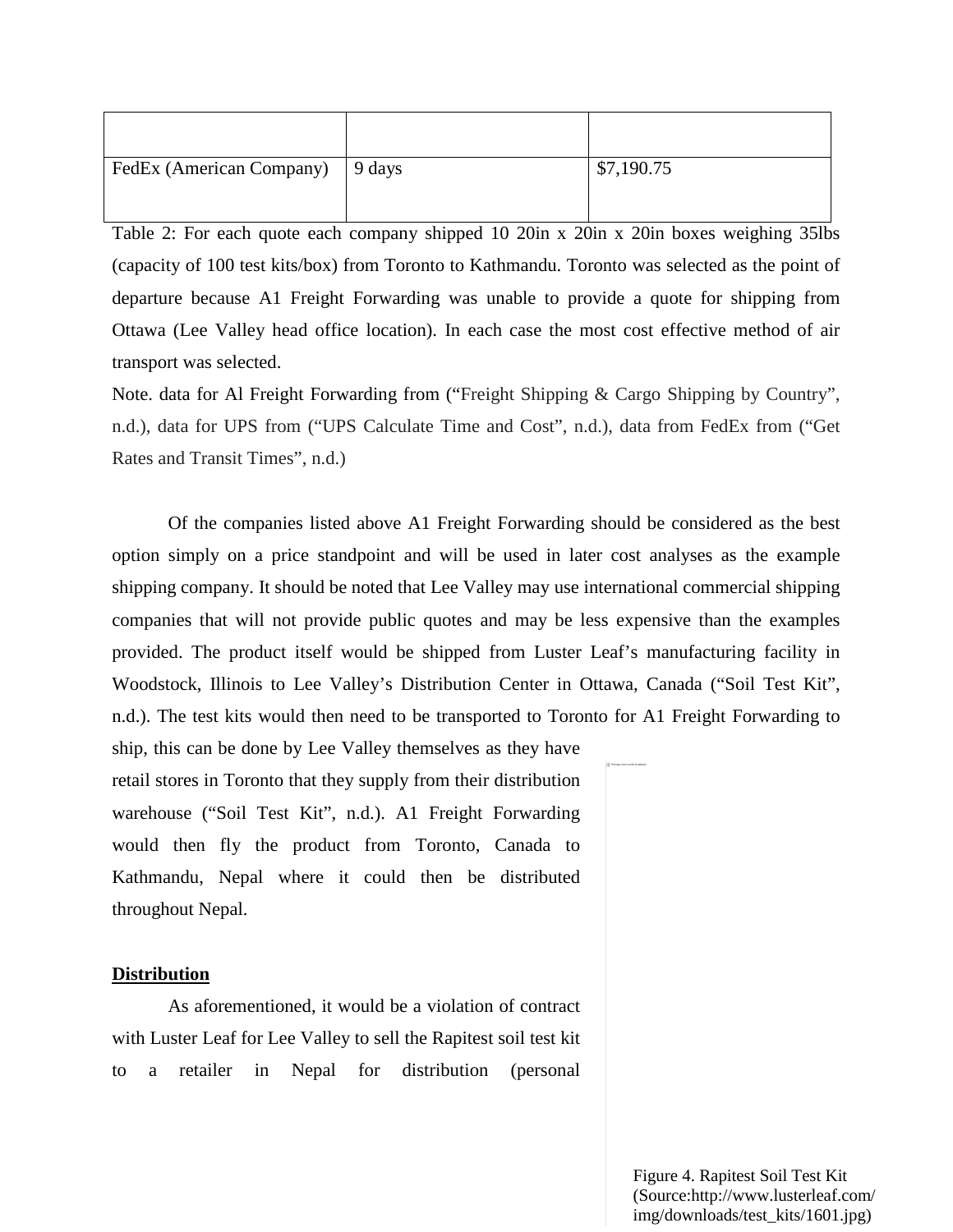communication, November 28, 2016). However, Lee Valley Tools would be able to make a sale to the Soil Management Directorate of the Department of Agriculture of the Government of Nepal who could incorporate it into their soil testing programs. This would likely be a much more effective method of distribution than if the product had been made available for retail sale. The Department of Agriculture of Nepal has stated that their current soil testing service is inadequate if Nepal is to overcome its food insecurity issues and has committed to strengthening the service ("Workshop on Soil Fertility Management Activities in Nepal-Past, Present and Future", 1999).

The Soil Management Directorate of Nepal manages five regional soil test labs but until recently farmers had to bring soil to the labs themselves, which would be impractical for many small scale or sustenance producers ("Soil testing mobile van to help Nepali farmers", 2014). In 2014 the Soil Management Directorate was gifted a mobile soil testing lab bus. However, many of the remote rural areas of Nepal are not adequately serviced with roads and the mobile test lab would be unable to reach farmers there ("Soil testing mobile van to help Nepali farmers", 2014). This is where the Rapitest soil test kit becomes useful. As a small, lightweight kit it could be sent to remote farmers, enabling them to preform soil tests that would otherwise be impossible. If Soil Management Directorate adopted the Rapitest soil test kit as an additional soil testing tool, they would be able to reach a new group of farmers and gather additional data on the status of Nepal's soils.

#### **Marketing Strategy**

It would up to the Directorate whether the kits would be given to or sold to farmers, potentially at cost. If the Nepalese Soil Management Directorate was to utilize the Rapitest soil test kit as part of their soil management system, a highly effective implementation strategy would be to provide farmers with free trials so they could experience the benefits of soil testing. This method was used by India's Agriculture Management Centre with great success (Asthana and Kumar, 2008). Farmers were randomly selected to receive free soil test trials, were scored on their awareness of soil testing and ranked either marginal, small or large farmers. Once the project had finished 74% (88 out of 119 farmers) of the farmers continued to have regular soil test preformed, of those 88 farmers only 10 had been testing their soil prior to the study. Of the farmers participating in the study, marginal farmers had the second highest adoption rate of soil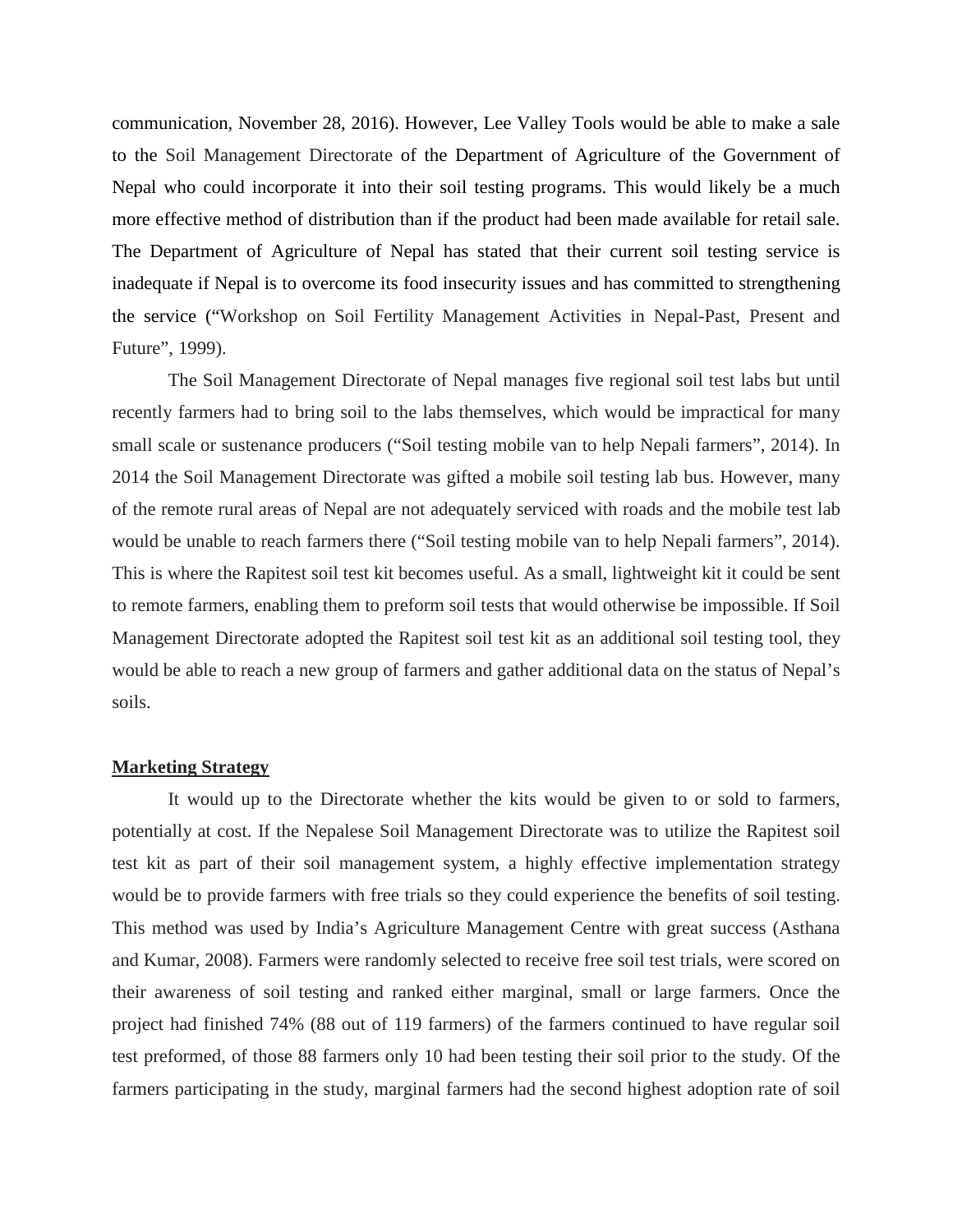testing (76%) (Asthana and Kumar, 2008). This indicates that once farmers have the opportunity to experience the benefits of soil testing they are very likely to continue the practice. This was particularly the case with the small scale and marginal farmers which the Rapitest kit would be targeting.

# **Benefits to Nepal**

Marginal and small scale farmers have the opportunity to benefit significantly from this product and in turn benefit the nation of Nepal. The purpose of soil testing is to identify what nutrients are lacking in soil and allow the tester to determine the most appropriate method to correct this imbalance. This is a particular problem in Nepal where much of the agricultural soil, especially in the hill regions, is derived from schist, sandstone or granite resulting in nutrient deficient soils and decreased crop production (Anderson, 2007). Soils in the Himalayas, including Nepal, are particularly susceptible to high erosion levels and leaching rates that can lead to further soil degeneration and a lack of micronutrients (Anderson, 2007).

With regular soil tests farmers can determine the appropriate fertilizers and quantity to add to the soil order to meet requirements for optimal crop growth and increase yields (Asthana and Kumar, 2008). Even a small increase in production can have a significant impact on small scale or marginal farmers, enabling them to provide for their families and have surplus food to sell. This is why soil testing is a critical step in breaking the cycle of food insecurity. If Nepal is able to rely on its own agricultural production so sustain its nutritional needs it will be able to rely less on foreign aid and can begin to emerge into the developed world.

Soil testing also enables targeted fertilization, by indicating micronutrient levels the amount of fertilizer needed can be determined (Asthana and Kumar, 2008). This reduces overfertilization, cutting costs to the farmer and decreasing runoff and environmental impact. Babcock, Carriquiry and Stern (1996) preformed a study examining the benefits micronutrient soil testing with nitrogen as an example and found that fertilizer application could be reduced by 15-41% without a reduction in crop production.

# **Feasibility**

Economically this export idea has potential, logistically however, there are some issues to resolve. Lee Valley Tools purchases each Rapitest soil test kit wholesale from Luster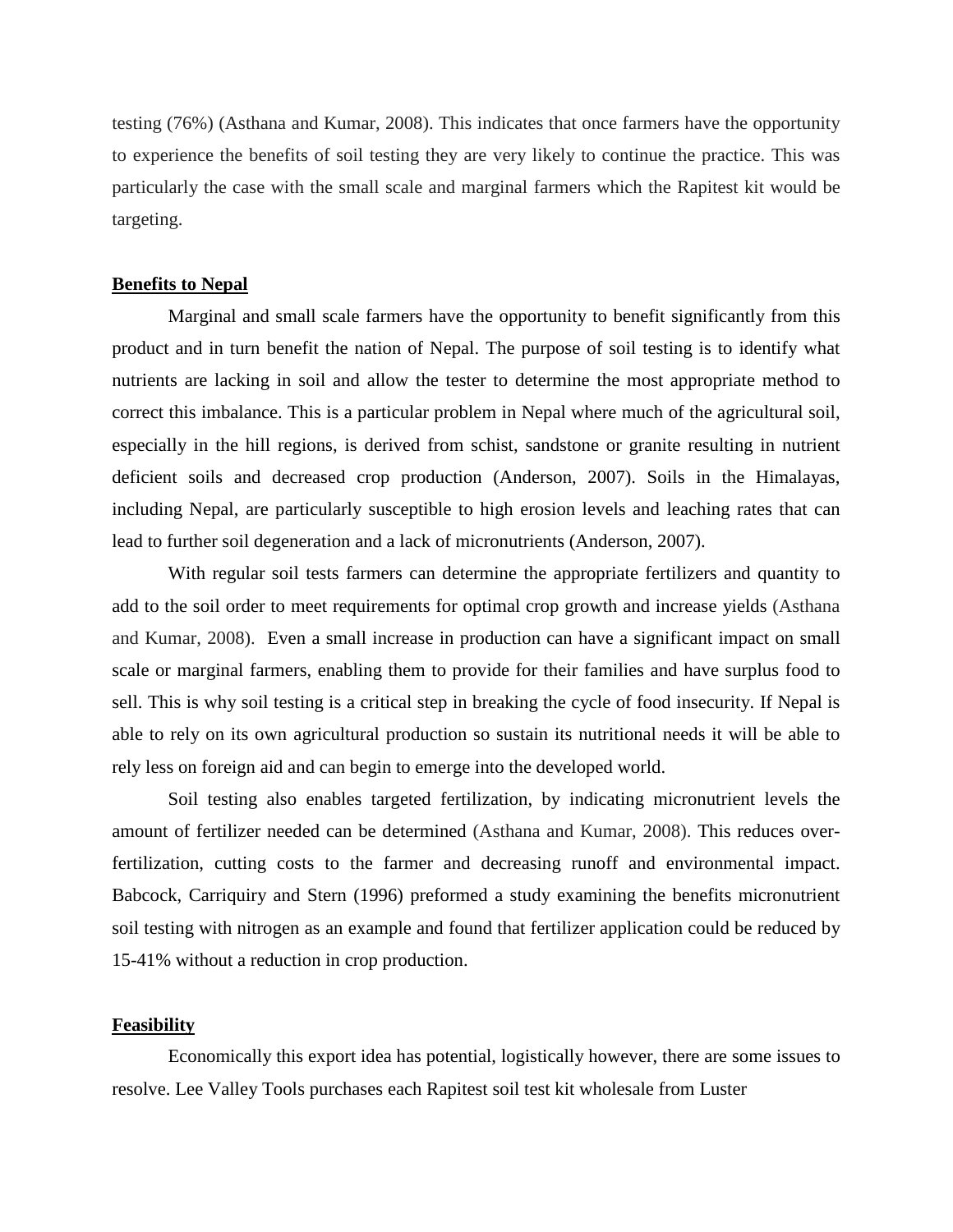Leaf Ltd for \$10.28 CAD (Luster Leaf Sales Rep., personal communication, November 29, 2016). Lee Valley was unable to reveal shipping costs per unit to ship each test kit from Luster Leaf's manufacturing facility in Woodstock, Illinois to Lee Valley's distribution center in

Ottawa, Canada. However, based on UPS freight shipment quote

it should cost approximately \$539.17 CAD to ship 1000 test kits to the distribution center ("UPS Freight Services", n.d.). This translates to \$0.54/unit. International shipping using A1 Freight Forwarding costs an additional \$978.43 CAD per 1000 units or \$0.98/unit ("Freight Shipping and Cargo by Country", n.d.). Including \$1.50 for miscellaneous costs such as employee salaries, transportation to the A1 Freight Forwarding warehouse, export tax and tariffs, etc. the total input cost of the Rapitest soil test kit is \$12.80 CAD. If Lee Valley was to sell the kit at its current retail price of \$21.90 to the Nepalese Soil Management Directorate, profit margins would be \$9.10/unit. In Nepalese rupee the kit would sell for 1791.65.

| Inputs         | proximate Summary of<br>Product Inputs (CAD) |
|----------------|----------------------------------------------|
| Wholesale      | \$10.28                                      |
| Product        |                                              |
| North American | \$0.54                                       |
| Shipping       |                                              |
| Miscellaneous  | \$1.50                                       |
| International  | \$0.98                                       |

Shipping col**fotat**hication, November 2008, 2016), data Table 3: Note. data for Wholesale Product from (Luster Leaf Sales Rep., personal for North American Shipping ("UPS Freight" Services", n.d.), data for International Shipping ("Freight Shipping & Cargo Shipping by Country", n.d.)

# **Approximate Profitability**

| <b>Retail Price</b>        | \$21.90   |
|----------------------------|-----------|
| Inputs                     | $-$12.80$ |
| Profit margin              | \$9.10    |
| Table 4: Prices are in CAD |           |

Note. data for retail price from ("Soil Test Kit", n.d.)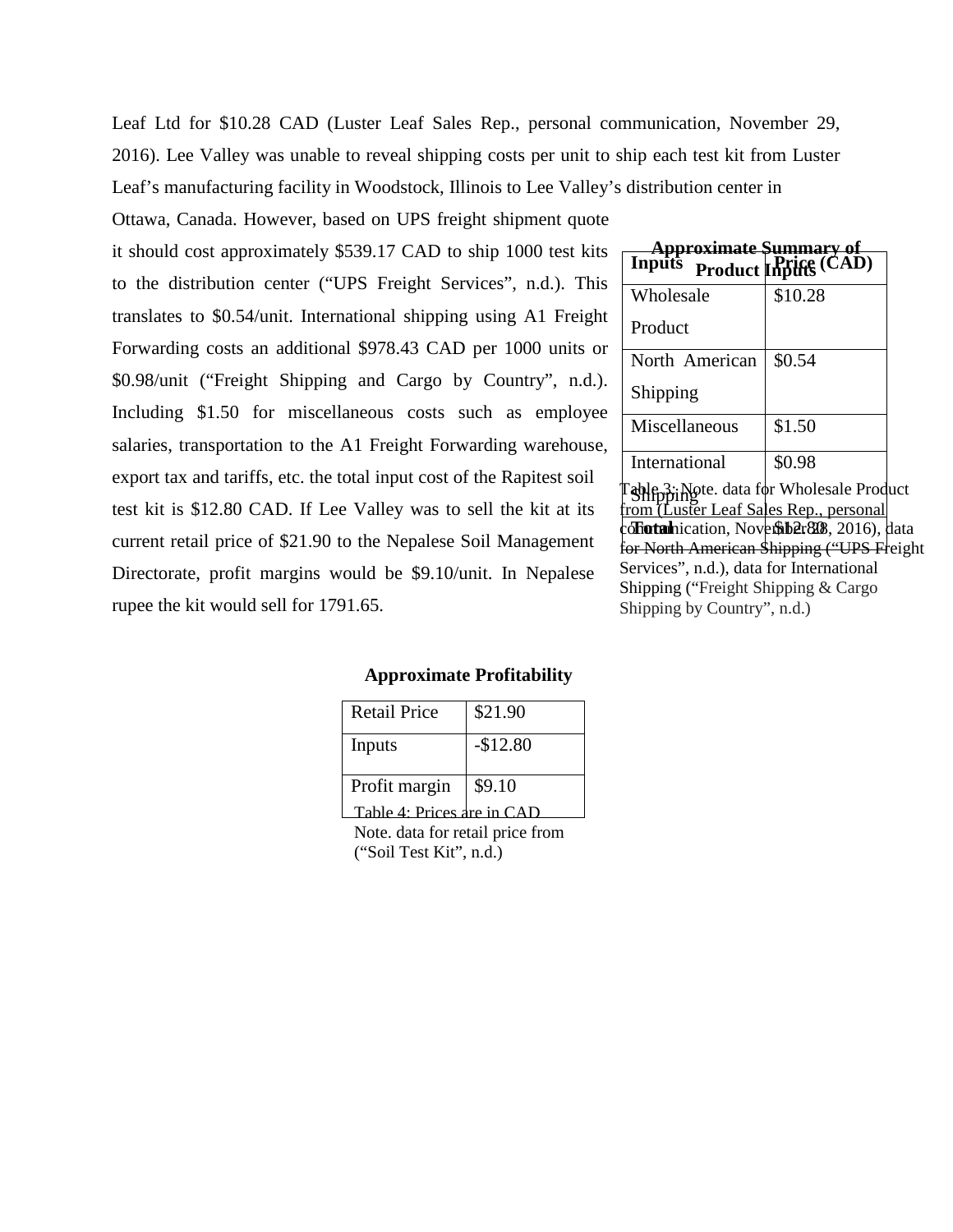Logistically, problems exist regarding the acceptance of the product in Nepal. Nepal's Department of Agriculture and Soil Management Directorate would need to be contacted to see if interest in the product exists. They may take issue with the level of accuracy of the soil test as it is not as accurate of liquid reagent test and extractions preformed in laboratories. The Soil

Management Directorate may also find the price too expensive. If they were to purchase the test kits they would likely have to distribute them at cost to Nepalese farmers. The Nepalese GDP per capita of 274,964 Nepalese rupee translates to 22,9133 Nepalese rupee per month ("The World Factbook: Nepal",

# **Soil Management Directorate Contact Information**

Phone: 01-5520314 Fax: 01-5552791 Email: [www.doasoil.gov.np](http://www.doasoil.gov.np/)

2016). Many Nepalese, particularly impoverished farmers would earn even less and be unable to afford a 1,792-rupee soil test kit. The Soil Management Directorate would either have to give the kit to farmers free of charge or charge a reduced price for the kit. Lee Valley Tools may be able to provide a discount on bulk orders, as in this case, but was unable to confirm (Lee Valley Sales Representative, personal communication, November 28, 2016). The Nepalese government may also be reluctant to order the product from Lee Valley Tools if they would potentially be able to order directly from Luster Leaf at a wholesale price. Note. data from (Contacts, n.d.)

### **Conclusion and Recommendations**

In conclusion, the Rapitest soil test kit (product #1601) is potential feasible export item that would benefit both Canadian business and Nepalese agriculture. It has been proven that exporting the kit to Nepal could be profitable for Lee Valley Tools if the Nepalese Department of Agriculture and Soil Management Directorate would be willing to purchase the product and incorporate it into their soil test program. Benefits to Nepalese agriculture are apparent when the increased yields soil testing enables are taken into consideration. To move forward with this concept, the Soil Management Directorate should be contacted to determine if they have any interest in the product. A study should also be implemented to determine the accuracy of the test kit and define how accurate the results must be to allow for effective fertilizer application and crop yields. With co-operation between Canadian business and Nepalese government the Rapitest soil test kit has the potential to benefit all.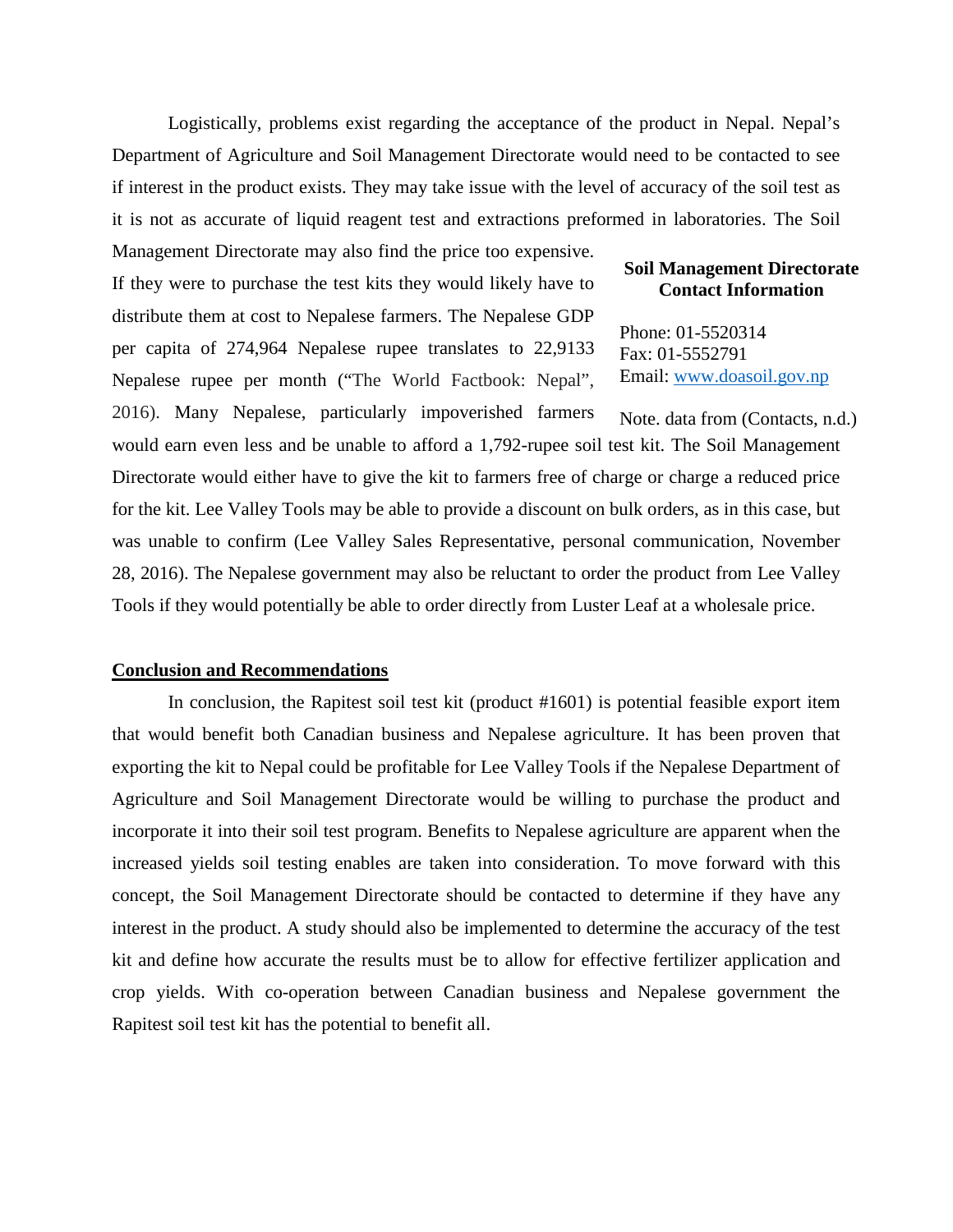- Andersen, P. (2007, November). A Review of Micronutrient Problems in the Cultivated Soil of Nepal. *Mountain Research and Development*, 27(4), 331-335. doi:10.1659/mrd.0915
- Asthana, A., & Kumar, S. (2008). Soil Health and Sustainable Crop Production: Adoption and Awareness of Soil Testing. *Journal of Sustainable Agriculture*, 32(2), 303-320. doi:10.1080/10440040802171044
- Babcock, B. A., Carriquiry, A. L., & Stern, H. S. (1996). *Evaluation of Soil Test Information in Agricultural Decision-Making. Applied Statistics*, 45(4), 447. doi:10.2307/2986067
- Chapagain, T. (2016, September 16). *Agriculture and Agri-food Systems in Nepal*. Lecture presented in AGR\*1110 at University of Guelph, Guelph, ON.

Contacts. (n.d.). Retrieved November 29, 2016, from http://doasoil.gov.np/en/contact

- *Food Security Indicators.* (2016, February 9). Retrieved November 25, 2016, from http://www.fao.org/faostat/en/#data/FS
- Freight Shipping & Cargo Shipping by Country. (n.d.). Retrieved November 10, 2016, from <http://www.a1freightforwarding.com/>
- Get Rates and Transit Times. (n.d.). Retrieved November 29, 2016, from [http://www.fedex.com/ca\\_english/index.html](http://www.fedex.com/ca_english/index.html)
- International Monetary Fund. (2006, February). Nepal: Selected Issues and Statistical Appendix. *IMF Staff Country Reports*, 06(45), 1. doi:10.5089/9781451830033.002

Karki, Y. K. (2015, September 11). *Nepal Portfolio Performance Review* (Nepal, Ministry of